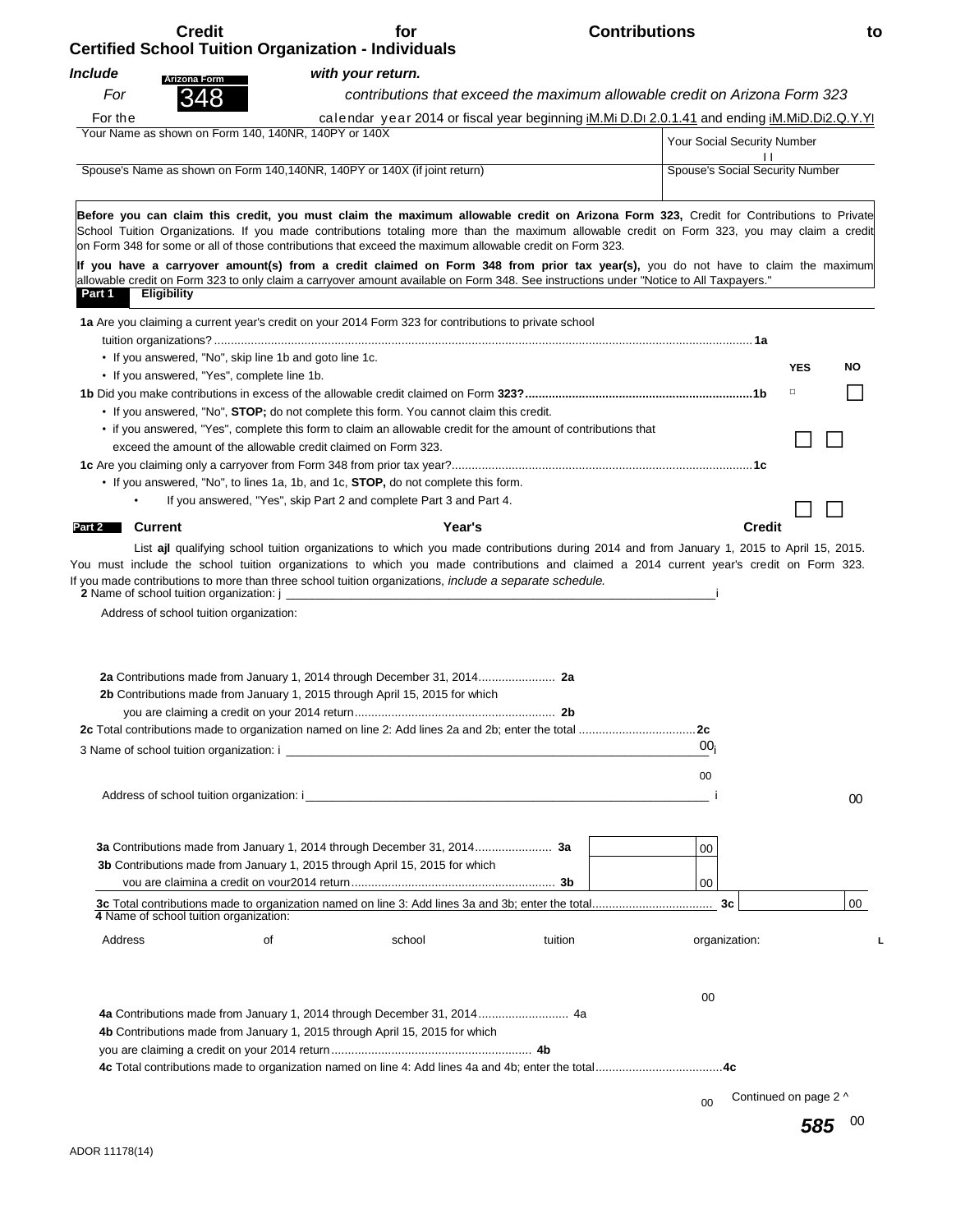#### **(Continued) Part 2**

|                                                                                                                    |  | $\Omega$       |
|--------------------------------------------------------------------------------------------------------------------|--|----------------|
| 6 Allowable credit claimed on Form 323 for the current year: Enter the amount from Form 323, Part 1, line 5 6      |  | $\Omega$       |
|                                                                                                                    |  | 00             |
|                                                                                                                    |  | 0 <sup>0</sup> |
| 9 Current Year's Credit to Claim on Form 348: Enter the smaller of line 7 or line 8. In most cases, if you         |  | $00 \,$        |
| are married filing a separate return, enter one-half (1/2) of the smaller of line 7 or line 8. See instructions. 9 |  |                |
| Available Cradit Carminus<br>$-1$                                                                                  |  | 00             |

#### 16 Current year's credit: Enter the amount from Part 2, line 9............................................................................ 16 Enter this amount on Arizona Form 301, Part 1, line 29, column (a). 17 Available credit carryover from Part 3, line 15, column (d) ............................................................................ 17 Enter this amount on Arizona Form 301, Part 1, line 29, column (b). 18 Total Available Credit: Add line 16 and line 17 .............................................................................................. 18 (a) Taxable Year from which you are carrying the credit (b) Original Credit Amount (c) Amount Previously Used (d) Available Carryover: Subtract column (c) from column (b). 10 2012 00 00 00 11 2013 00 00 00 12 13 £§£ > 14 **f**j  $15$  (d) TOTAL AVAILABLE CARRYOVER: Add lines 10 through 11 in column (d) 00 **Part 3 Available Credit Carryover Part 4 Total Available Credit** 00 oo 00

Enter this amount on Arizona Form 301, Part 1, line 29, column (c).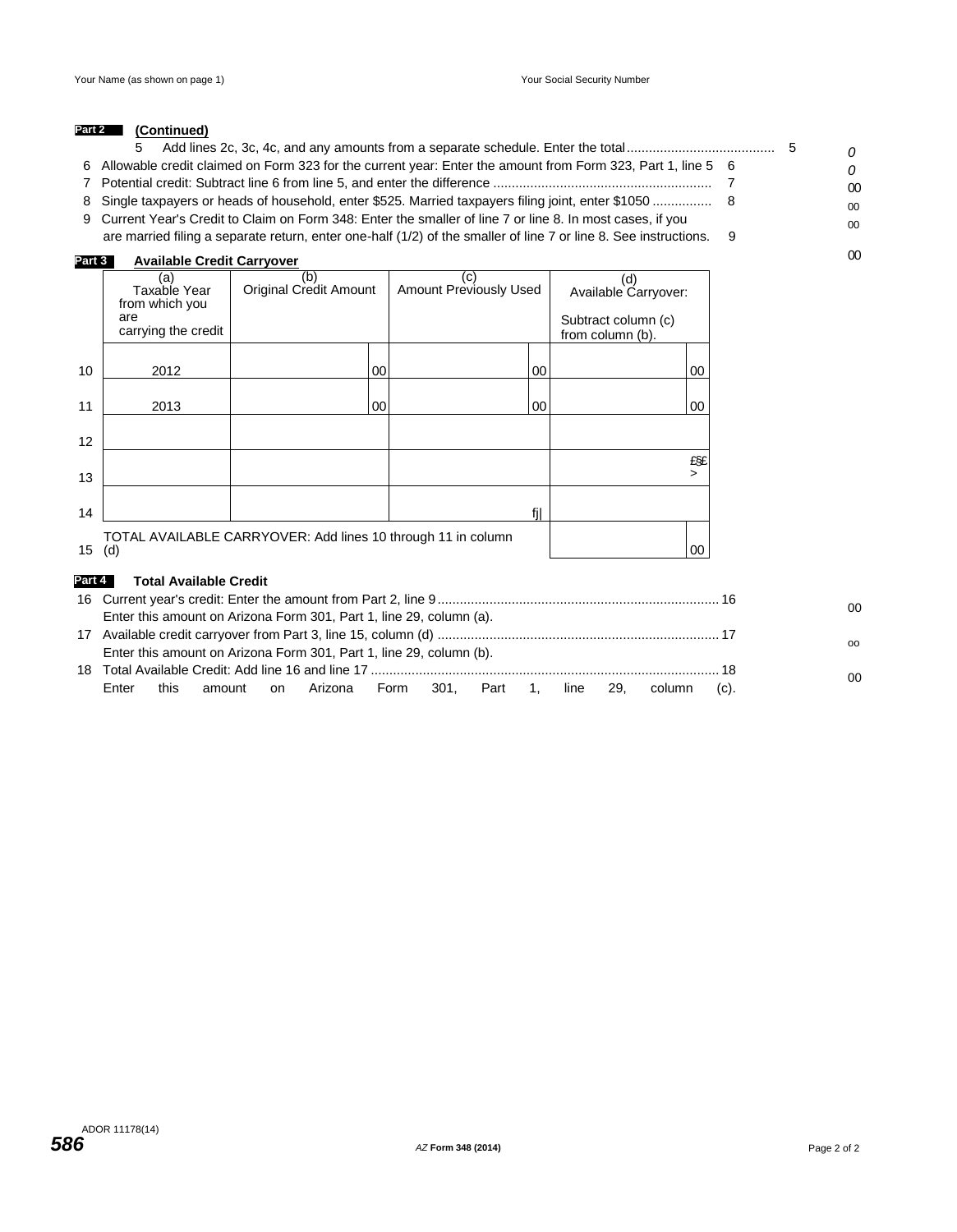# **2014 Credit for Contributions to Certified School Tuition Organization - Individuals**

# **Arizona Form**

**Phone Numbers**

**For information or help, call one of the numbers listed:** Phoenix (602)255-3381

From area codes 520 and 928, toll-free (800) 352-4090

# **Tax forms, instructions, and other tax information**

If you need tax forms, instructions, and other tax information, go to the department's website at **[www.azdor.gov.](http://www.azdor.gov/)**

# **Income Tax Procedures and Rulings**

These instructions may refer to the department's income tax procedures and rulings for more information. To view or print these, go to our website and click on *Legal Research* then click on *Procedures* or *Rulings* and select a tax type from file drop down menu.

#### **Publications and Brochures**

To view or print the department's publications and brochures, go to our website and click on *Publications.*

# **Notice to All Taxpayers**

*NOTE: To claim this credit, you must first claim the maximum credit allowed on Arizona Form 323,* Credit for Contributions to Private School Tuition Organizations. *The amount of credit you must claim on Form 323 depends on your filing status. See Form 323for these amounts.*

*If you have a carryover amount(s) from a credit claimed on Form 348 from prior tax year(s), you do not have to claim the maximum allowable credit on Form 323 to only use a carryover amount on Form 348. If you are claiming only a carryover amount on Form 348, and are not claiming any current year's credit on Form 323, submit only Form 348.*

*For an example of how to calculate the current year credit and carryover credit, if any, see the last page of these instructions.*

#### **AZ Form 348 Credit Carryover Amount(s) from Prior Tax Year(s)**

If you claimed an allowable credit on Form 348 on your 2012 and/or 2013 tax return and your 2012 and/or 2013 tax liability was less than your allowable credit, you may have a carryover amount available.

You may use the available credit carryover amount to reduce your 2014 tax liability even if you do not claim a. credit on Form 323 for 2014.

# **General Instructions**

Arizona law provides an individual income tax credit for the voluntary cash contributions made to a certified school tuition organization in order to improve education by raising tuition scholarships for children in Arizona. This credit is

available only to individuals. Corporations may not claim this credit. A partnership may not pass the credit through to its partners. An S corporation may not pass the credit through to its shareholders.

The credit is equal to the amount contributed after the maximum amount that can be claimed on Form 323 is contributed. For 2014, the credit cannot exceed \$525 for single taxpayers or heads of household. For married taxpayers that file a joint return, the credit cannot exceed \$1,050. In most cases, for married taxpayers who file separate returns, each spouse may claim only one-half (1/2) of the credit that would have been allowed on a joint return.

*■ NOTE: The credit eligible contributions made to a certified ! school tuition organization from January 1, 2015 to April ; 15, 2015 may be claimed as a tax credit on either your 2014 . or 2015 Arizona income tax return.*

If the allowable tax credit is more than your tax or if you have no tax, you may carry the unused credit forward for up to the next 5 consecutive taxable years' income tax liability. A certified school tuition organization is an organization that meets **all** of the following.

- The organization is tax exempt under Section  $501(c)(3)$ of the Internal Revenue Code.
- The organization allocates at least 90% of its annual revenue for educational scholarships or tuition grants.
- The organization makes its scholarships or grants available to students of more than one qualified school.

A "*qualified school"* means a preschool that offers services to students with disabilities, nongovernmental primary or a secondary school that is located in Arizona. The school cannot discriminate on the basis of race, color, handicap, familial status, or national origin and requires all teaching staff and personnel that have unsupervised contact with students to be fingerprinted. A "*qualified school"* does not include a charter school or programs operated by a charter school. The primary school must begin with kindergarten and the secondary school must end with grade 12.

In the case of a preschool that offers services to students with disabilities, a "*student with disabilities"* is a student who has any of the following conditions.

- Hearing impairment
- Visual impairment
- Developmental delay
- Preschool severe delay
- Speech and/or language impairment

*' NOTE: The Arizona Department of Revenue is required to ' | certify school tuition organizations. The department j maintains a list of currently certified school tuition organizations on its website at* [www.azdor.gov.](http://www.azdor.gov/)

To qualify for the credit, all contributions must be made to a certified school tuition organization. To determine if your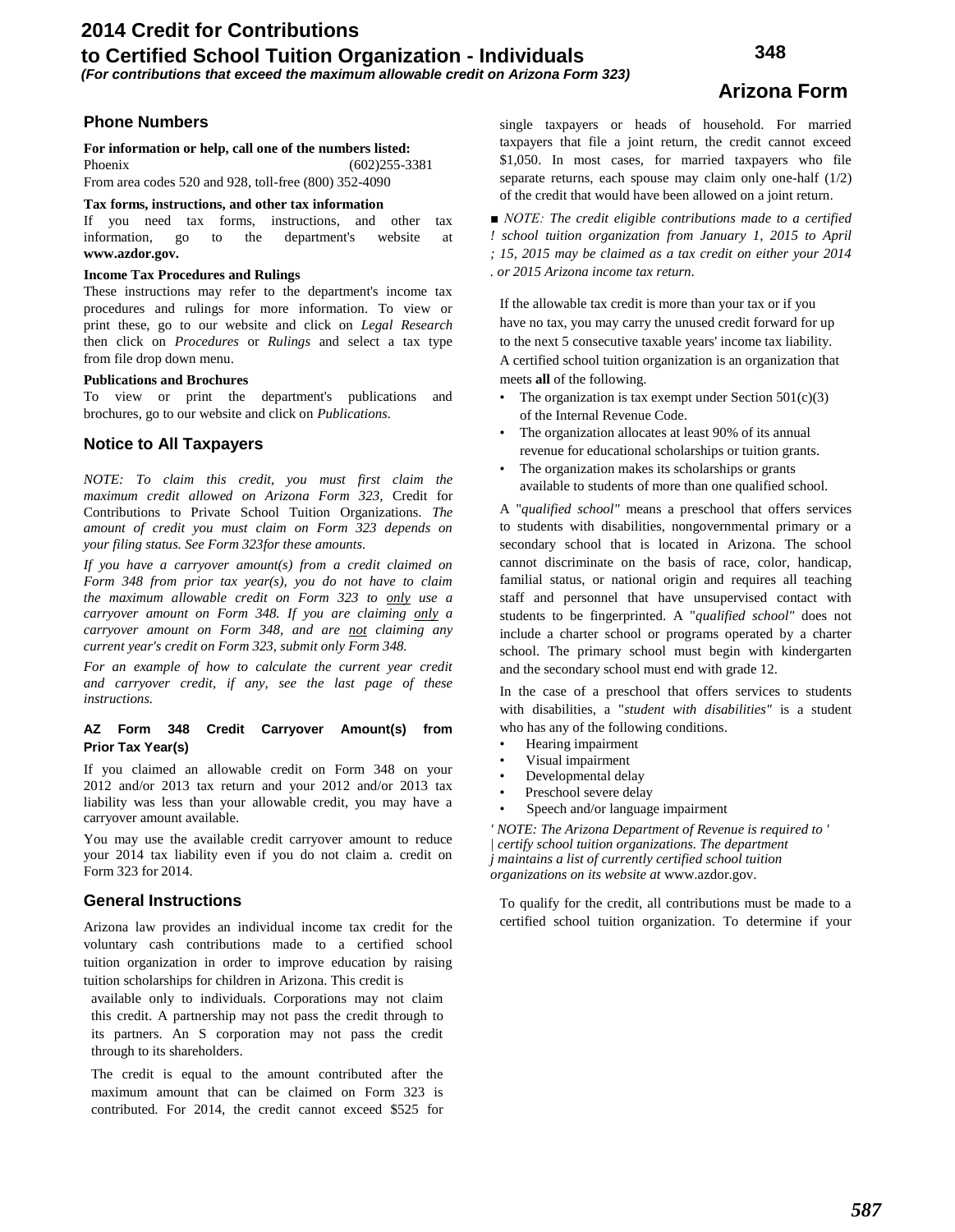contributions made in 2014 and/or 2015, qualify for this credit, you should verify that the school tuition organization you made a contribution to is certified. For a list of school tuition organizations certified to receive donations for the individual income tax credit, see the department's website.

Your donation to the school tuition organization will not qualify for the credit if you designate the donation for the direct benefit of your dependent.

*' NOTE: Your donation will also not qualify if you designate* i *a student beneficiary as a condition of your contribution to* j *the school tuition organization. Additionally, the tax credit is j not allowed if you agree with another person to designate \ each other's contributions to the school tuition organization | for the direct benefit of each other's dependent, a practice*

*. commonly known as swapping.*

You cannot claim both a tax credit and an itemized deduction for the amount of contributions made to a certified school tuition organization for which you are claiming a credit. If you claim this credit in 2014 for a donation made from January 1, 2015, to April 15, 2015, you must make an adjustment on your Arizona Form 140; Schedule A, *Itemized Deduction Adjustments,* filed in 2015.

Before claiming this credit, make sure the school tuition organization issues you a receipt for the contributions. The receipt should show all of the following.

- **•** The name and address of the school tuition organization
- **•** The name of the taxpayer
- **•** The amount paid
- **•** The date paid .

Please keep this receipt with your tax records.

*j NOTE: You may be able to make credit eligible*

*! contributions to a certified school tuition organization*

j *through payroll withholding. Check with your employer to*

*• see if your employer has agreed to withhold contributions . that qualify for this credit from your pay.*

# **Line-by-Line Instructions \_\_\_\_\_\_\_\_\_\_\_\_\_\_\_\_\_\_**

Enter your name and Social Security Number (SSN) as shown on Arizona Forms 140, 140PY, 140NR, or 140X.

All returns, statements, and other documents filed with the department require a taxpayer identification number (TEN). The TIN for an individual is the taxpayer's SSN or an Internal Revenue Service (IRS) individual taxpayer identification number (ITIN). Taxpayers that fail to include their identification number may be subject to a penalty.

# **Part 1 - Eligibility**

#### **Lines 1a through 1c -**

For lines la through lc, follow the instructions on the form. **Part 2 - Current Year's Credit**

*NOTE: You must include all school tuition organizations to \ which you made contributions and for which you claimed a* j *2014 credit on Form 323. .*

#### **Line 2 -**

Enter the name and address of the school tuition organization to which you made a contribution, and for which you are claiming a current year's credit.

**Line 2a** — Enter the amount of contribution(s) made from January 1,2014 through December 31,2014.

**Line 2b** - Enter the amount of contribution(s) made from January 1, 2015 through April 15, 2015.

**• Line 2c** - Add lines 2a and 2b and enter the total. Arizona Form 348

# **Lines 3 (a, b and c) and 4 (a, b, and c) -**

Complete lines 3 and 4 following the instructions for lines 2 and 2a through 2c.

If you made contributions to more than 3 school tuition organizations, include a separate schedule. The schedule should show the same information required on lines 2 through 4.

### **Line 5 -**

Add lines 2c, 3c, and 4c, and enter the total. Include the total from any separate schedule in the amount on line 5.

#### **Line 6 -**

Enter the amount of credit claimed on Arizona Form 323, Part 1, line 5.

# **Line 7 -**

Subtract line 6 from line 5 and enter the difference. This is your potential credit amount.

#### **Line 8 -**

Single taxpayers and taxpayers filing as heads of household enter \$525. Married taxpayers enter \$1,050.

#### **Line 9 - Current Year's Credit**

Enter the smaller of line 7 or line 8. If you are married filing a separate return but could have filed a joint return, you may take only one-half (14) of the total credit that would have been allowed on a joint return, up to a maximum of \$525 each. In this case, enter one-half (VS) of the smaller of line 7 or line 8.

#### **Part 3 - Available Credit Carryover**

*Note: Arizona law requires that a taxpayer must claim the maximum credit amount allowed on Arizona Form 323 before claiming a credit for excess contributions on Form 348.*

*You do not have to claim a current year credit on Form 323 to only claim a credit carryover amount from prior taxable years on Form 348.\_\_\_\_\_\_\_\_\_\_\_\_\_\_\_\_\_\_ \_\_\_\_\_\_\_\_\_\_\_\_ \_\_\_\_\_\_\_*

# **Lines 10 through 15-**

Use Part 3 to figure your total available credit carryover from taxable year 2012 and/or 2013.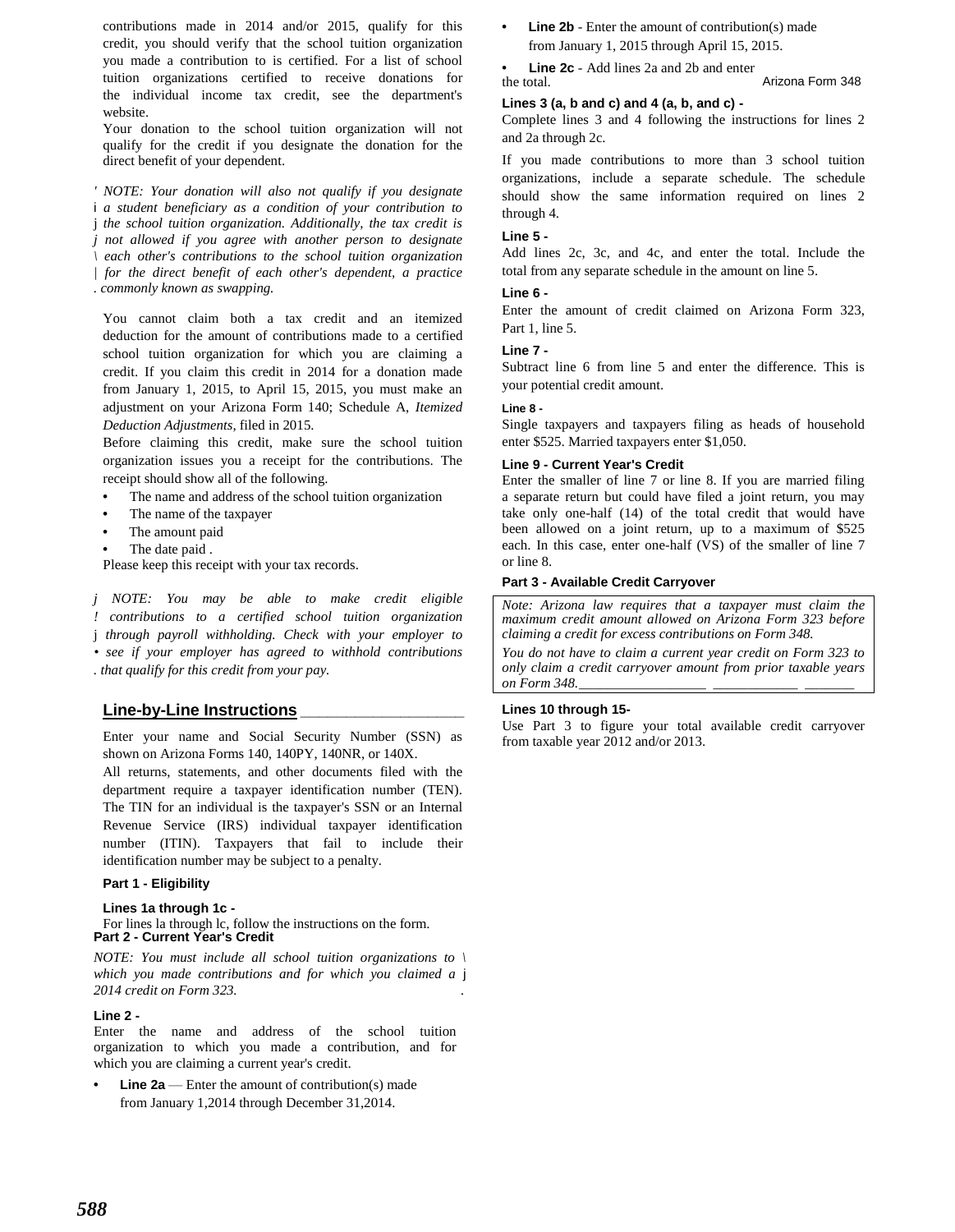Complete line 10 to figure your available credit carryover from taxable years 2012 and/or 2013 if you claimed the credit on your 2012 and/or 2013 return, and the credit was more than your tax.

- In column (b), enter the credit originally computed for that taxable year listed in column (a).
- In column (c), enter the amount of the credit from that taxable year which you have already used.
- In column (d), subtract the amount in column (c) from column (b) and enter the difference.
- Add the amounts on lines 10 through 14 in column (d).

Enter the total from column (d) on line 15.

#### **Part 4 - Total Available Credit**

**Line 16 -**

Enter the amount from Part 2, line 9.

**Line 17 -**

Enter the amount from Part 3, line 15, column (d).

#### **Line 18 -**

Add line 16 and line 17. Enter the total here and on Arizona Form 301, Part 1, line 29, column (c).

*NOTE: To claim this credit, you must first claim the ■ maximum credit allowed on Arizona Form 323,* Credit for | Contributions to Private School Tuition Organizations. *The* j *amount of credit you must claim on Form 323 depends on* j *your fijjng status. See Form 323for these amounts.\_\_\_\_\_\_\_\_\_ .*

**For example:** During 2014, Mary, a single person, gave \$1400 to a school tuition organization. Mary's tax liability for 2014 is \$400. Mary claimed the maximum credit amount of \$528 allowed on Arizona Form 323. Since Mary made a contribution that totaled more than the allowable credit on

#### Arizona Form 348

Arizona Form 323, she may take a credit, up to the maximum amount allowed, on Form 348 (for 2014, \$525 for single or head or household; or \$1,050 for married filing joint.)

For 2014, Mary **would** compute her **available current year's credit** for Form 348 as follows:

Once Mary computes her credit, she must then determine how much of that credit may be applied to the current year's tax and how much, if any, may be carried over to a future year. In this case, Mary has already applied a credit (from Arizona Form 323) against her total tax liability of \$400. Therefore, Mary will have a \$525 carryover on Form 348 for the next taxable year.

Mary will compute her **2014 carryover credit** amount as follows:

| Current Year's Credit              |          | \$525          |
|------------------------------------|----------|----------------|
| Mary's 2014 tax liability          | \$400    |                |
| Tax credit used - from Arizona     |          |                |
| Form 323                           | (% 4001) |                |
| Balance of tax                     | \$0      |                |
| Amount of current year credit used |          |                |
| from Form 348 to off-set taxes     |          | S <sub>0</sub> |
| Amount of current year credit from |          |                |
| Form 348 available to carryover to |          |                |
| next year.                         |          |                |

Mary may not carryover the \$347 gift that was more than the allowable credit.